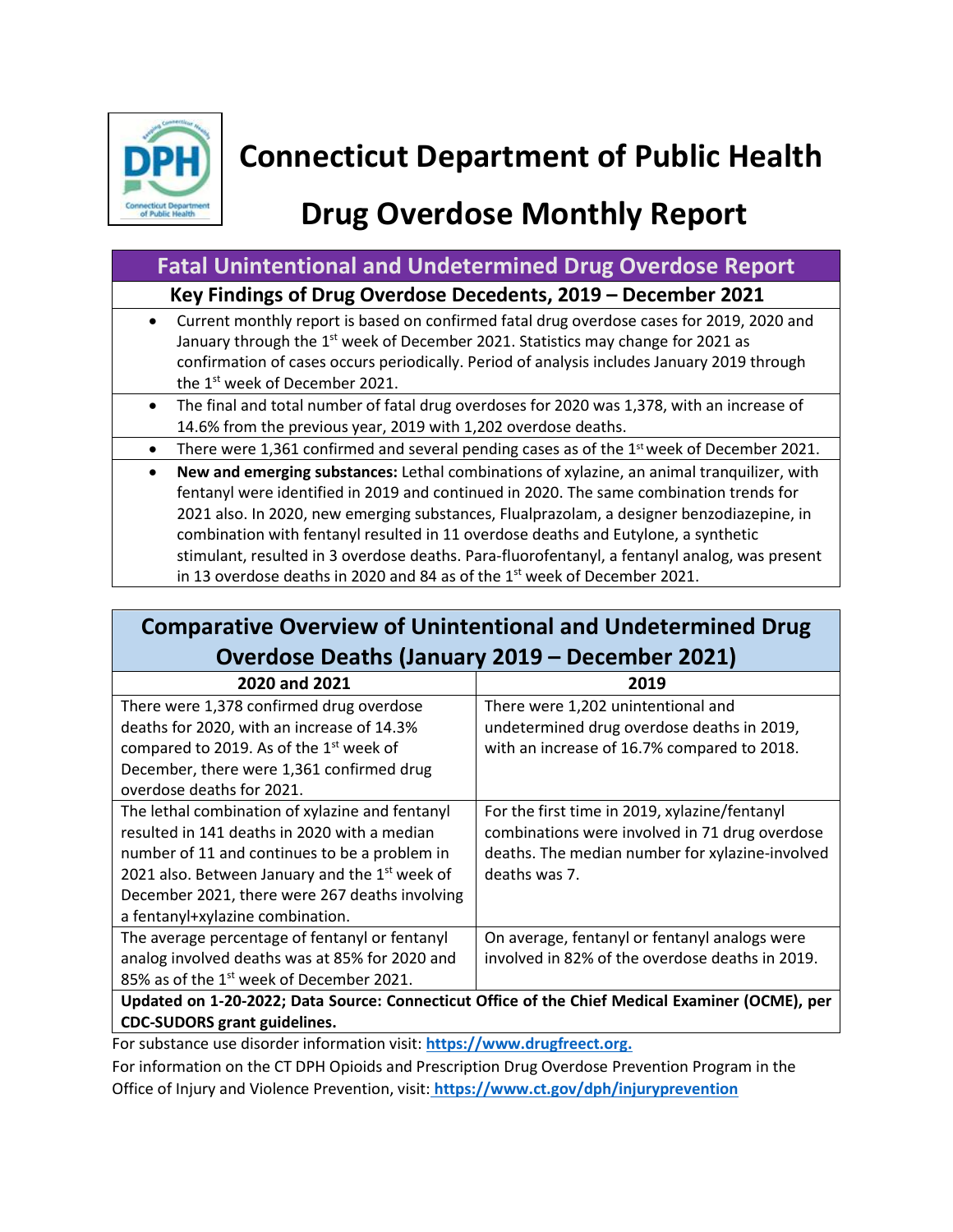**Unintentional and undetermined drug overdose deaths, by month, Connecticut, 2019 –November 2021\*:** There was a 14.3% increase in unintentional and undetermined drug overdose deaths in 2020 in Connecticut, compared to 2019. Confirmed drug overdose deaths in 2021 are as follows; January 130, February 115, March 122, April 120, May 138, June 126, July 143, August 147, September 138, October 107, November 70, and these numbers may increase as there are several pending cases awaiting toxicology confirmation for these months. The chart below represents the monthly count of confirmed drug overdose deaths from January 2019 through November of 2021.



#### **The percentage of fentanyl-involved overdose deaths continued to be a**

**problem in 2021:** Fentanyl-involved overdose deaths increased significantly in 2019 to 82%, compared to the previous years of 2015 to 2018. In 2020, the average percentage of fentanylinvolved deaths was 85% and this percentage remained same for 2021 as of the 1<sup>st</sup> week of December. Fentanyl percentages may change for 2021 due to pending cases. The chart below represents the percentage of fentanyl-involved deaths by month.

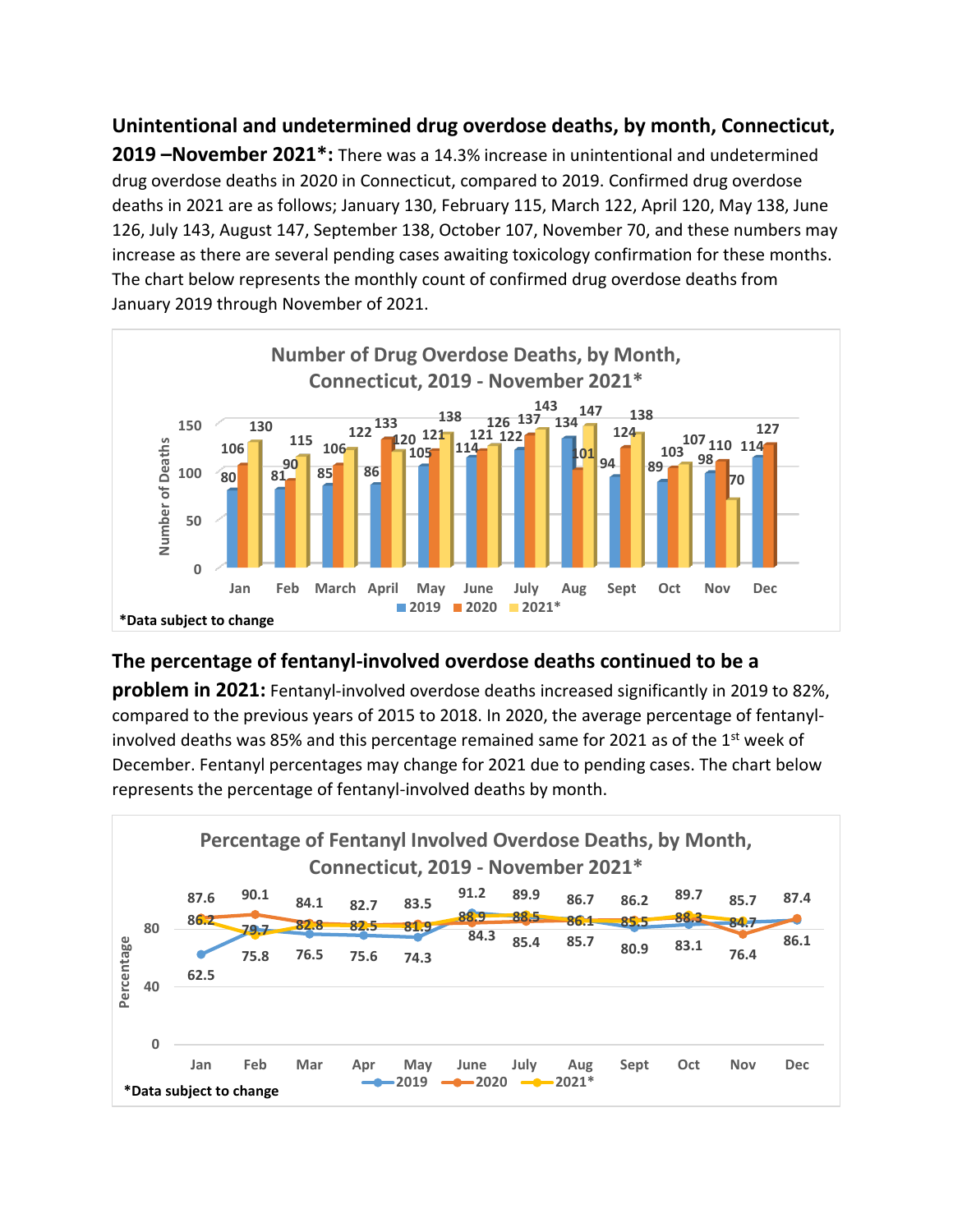**Xylazine, a veterinary tranquilizer, identified as an emerging novel substance in drug intoxication deaths in Connecticut since 2019 – November 2021\*:** To enhance drug effects, recreational drugs are often adulterated with other pharmacological agents such as xylazine, a veterinary sedative not intended for human use. In Connecticut, in March 2019, xylazine was identified as a novel and emerging adulterant in fatal drug intoxications when combined with fentanyl; it continues to be a problem in 2021. There were 71 xylazine-involved deaths in 2019 and 141 in 2020. In 2021, there were 20 xylazine + fentanyl death-related events in January, 18 in February, 23 in March, 20 in April, 28 in May, 30 in June, 37 in July, 28 in August, 24 in September, 23 in October and 16 in November for a total of 267 deaths in the first eleven months and these numbers may change because of pending cases. The below chart represents the number of xylazine-involved deaths.



#### **Drug overdose death rates were higher in males compared to females in 2019 –**

**June 2021\*:** Rates of unintentional and undetermined drug overdose-related death were consistently higher among males when compared to females. The bar graph below represents rates of unintentional and undetermined drug overdose death by gender (rate per 100,000 gender-specific population) for 2019 and June 2021\*.

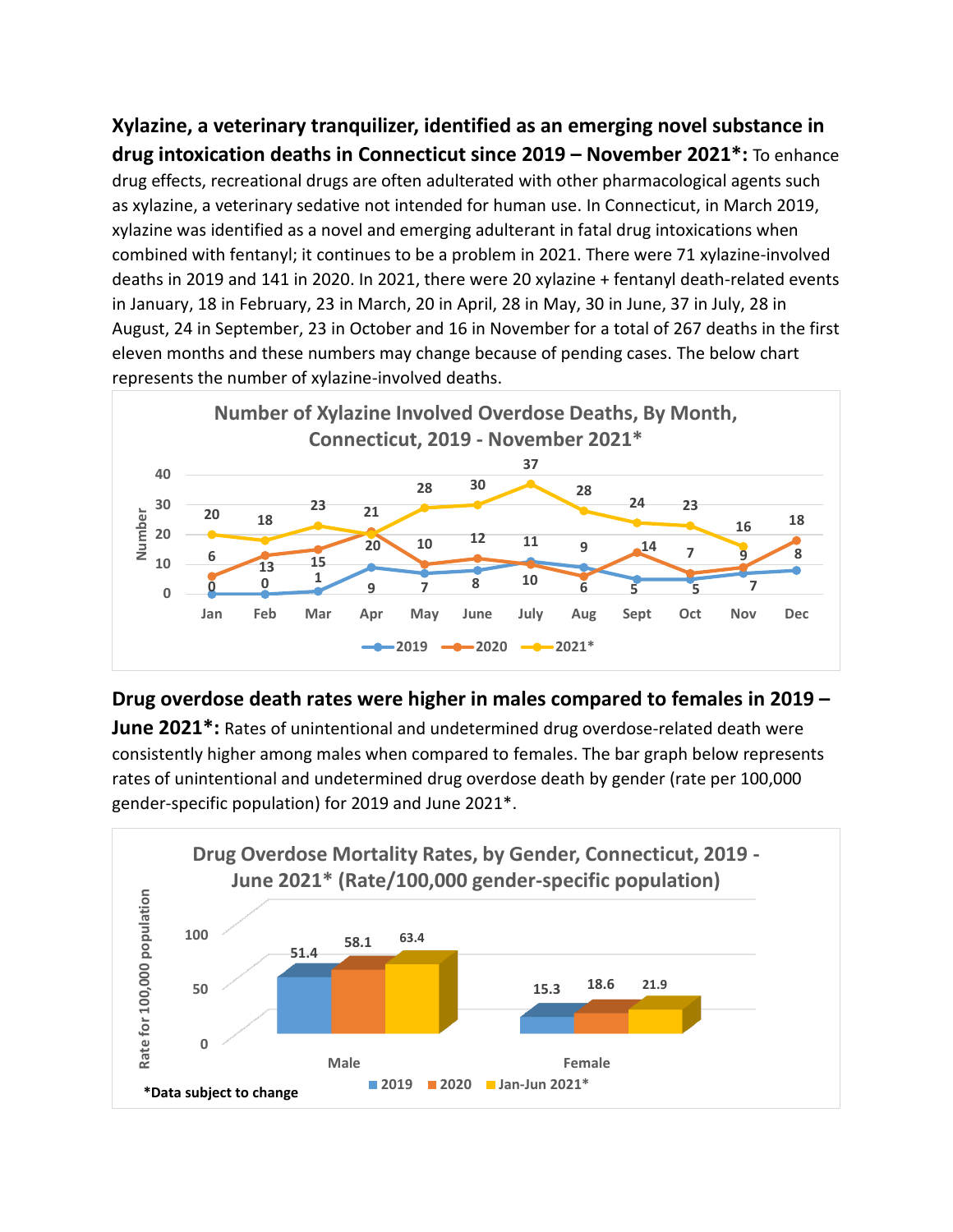### **Drug overdose death rates were higher among the non-Hispanic Black and Hispanic populations compared to the non-Hispanic White population in 2021\*,**

**Connecticut:** Drug overdose death rates were highest among non-Hispanic White and non-Hispanic Black populations in 2019. However, as of June 2021, the drug overdose mortality rate substantially increased in the non-Hispanic Black and Hispanic populations compared to the previous years. The graph below represents the unintentional and undetermined drug overdose mortality rate in Connecticut, by race/ethnicity for years 2019, 2020 and January-June 2021\*.



**\*Annualized rate and data subject to change; \*\*All races of Hispanic population. \*\*\*Other includes American Indian or Alaska Native, Asian or Pacific Islander or Unknown population**

### **Drug overdose death rates were highest in the 35–44-year-old age group in**

**Connecticut, 2019 – June 2021\*:** Drug overdose death rates were calculated per 100,000 age specific population and they were highest among the 35-44 year age group followed by 45- 54 and 55-64 year age groups. The graph below represents the unintentional and undetermined drug overdose mortality rate in Connecticut, by age, by year.